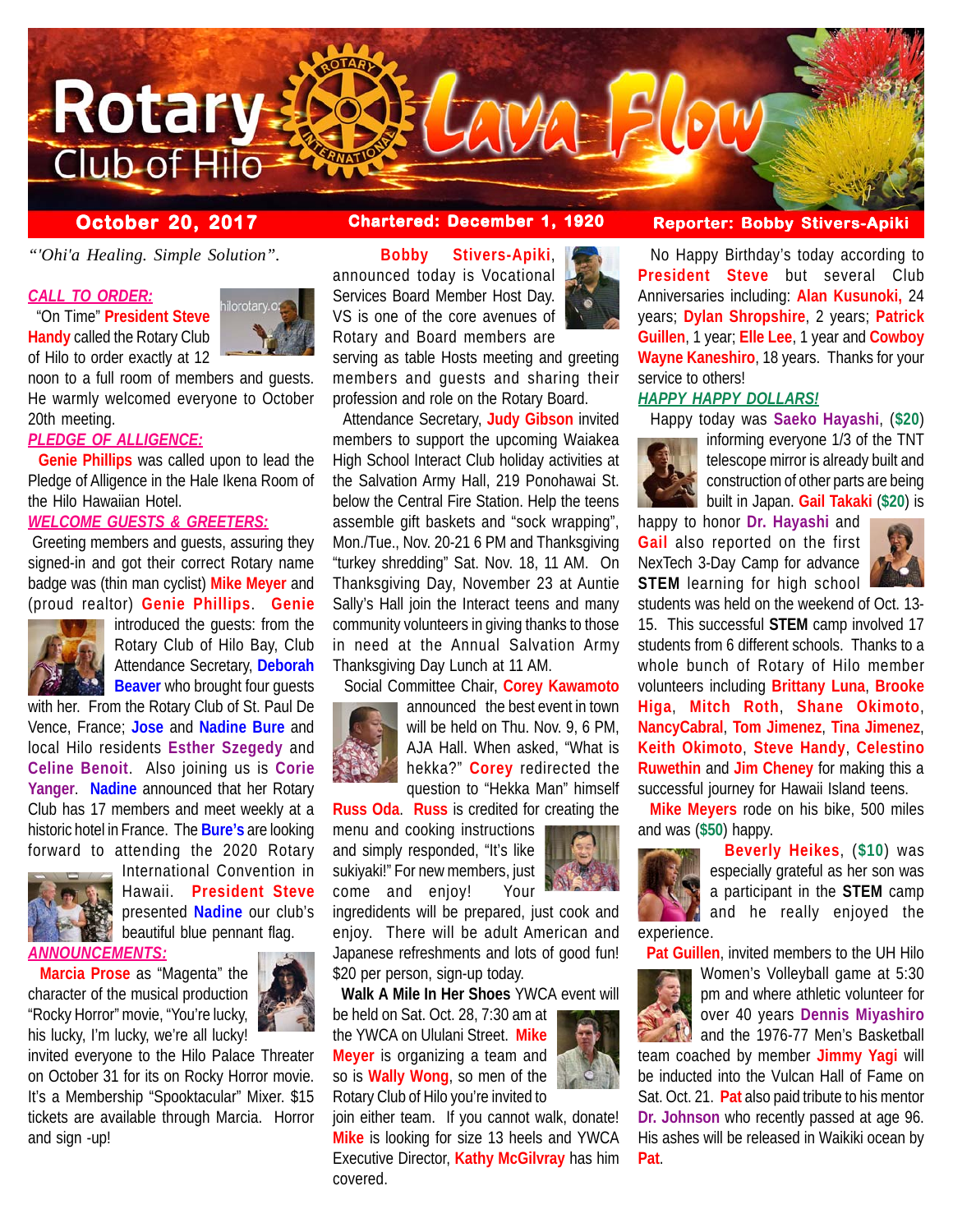## *Birthdays:*

**Chris Tamm** October 5 **Stan Fortuna** October 10 **Nancy Cabral October 12 Brittany Luna** October 13 **Beverly Heikes** October 15 **Tammy Silva** October 15 **Leo Myers** October 24 **Gerard Carter** October 26

### *Club Anniversary:*

**Randy Hart** October 1, 1989 (28) **Ron Dolan** October 4, 1991 (26) **Gene Tao** October 11, 1985 (32) **Treena Breyfogle** October 12, 2012 (5) **Alan Kusunoki** October 15, 1993 (24) **Dylan Shropshire** October 16, 2015 (2) **Patrick Guillen** October 21, 2016 (1) **Elle Lee** October 21, 2016 (1) **Cowboy Kaneshiro** October 22, 1999 (18)

#### *Wedding Anniversary:*

**Malcolm & Cecilia Chun October 12 (12) Craig & Linda Shikuma** October 15 (37) **Newton & Roberta Chu** October 16 (35) **Chris & Barbara Tamm** October 26 (49) **Jim & Linda Kennedy October 27 (33)** 

#### *Announcements:*

**October 27 - Romeo Garcia Laupahoehoe Community Public Charter School**

- President **Steve Handy, Jr.**
- Past President **Randy Hart**
- President Elect **Keith Okamoto**
- Vice President **Mitch Dodo**
- Co-Secretary **Treena Breyfogle**
- Co-Secretary **Jan Tanouye**
- Treasurer **Corey Kawamoto**
- Sergeant at Arms **Shane Okimoto**
- Rotary Foundations **Malcolm Chun**
- Membership **Connie Ichinose**
- Public Relations **Marcia Prose**
- International Service **Stew Hussey**
- Community Service **Wally Wong**
- Vocational Service **Bobby Stivers-Apiki**
- Club Service **Kui Costa**
- New Generations **Gail Takaki**

- Hilo Rotary Club Foundation **Nina Decker**
- The Rotary Foundation **Malcolm Chun**
- Hawaii Rotary Youth Foundation **Mitchell**

 **Nancy Cabral** was extremely happy (**\$100**) - on behalf of **Gay Porter** to support *Mike Meyers*' Walk In Her Shoes;

 **Saeko Hayashi's** home rental, help with **STEM** camp and being involved in land disbute on Molokai where **Nancy** lived in 1976-77.

 **Stew Hussey** (**\$100**) was reminiscent of his second home in Italy where he stated its a country rich in culture and language.

 **Judy Gibson** (**\$20**) reported that former member **Cindy Boots** is now in Appleton, Wisconsin and cheering on the Green Bay Packers;



 **Genie Philips** (**\$40**) for working for the best realtor Coldwell Day-Lum Rentals and for her visiting son.

# *TODAY'S PROGRAM:*

 **Kerry Glass** highlighted an important asset to all members of the **Rotary Club of Hilo**,



website. Three things h e highlighted: What you will see

when you go on the website, how to log-in and introducing the new mobile ClubRunner Rotary App for Apple or Android smartphones. **Kerry** showed the various drop-downs and pertinent information members are able to access. Contact **Kerry** to get your user id and log-in information. The new app is an easy way to access the calendar, member profiles and a whole lot more. If you already have a user id and password you can the same for this mobile app.

Today's topic is called, *"'Ohi'a Healing. A Simple Solution."* **Shannon Drumm** will share with the club the journey to Hawaii and a simple solution for healing Ohia afflicted with Rapid Ohia Death.

 **Wally Wong** introduced today's speaker, **Shannon Drumm** whom he met



at Papakolea Beach also known as Green Sand Beach located near South Beach, in the Ka'u

district. **Shannon** is from Canada and is an American citizen and always wanted to open a bed and breakfast in Hawaii. She came to Kona a few years ago and stayed at a B&B

**Dodo** Photographer: **Stew Hussey**

with her husband when she realize Hawaii was calling her to return. While in Canada she grew all sorts of flowers and used crystals



to engergize her flowers including using olivine. While in Hawaii for the past two years or so she embraced the Magikal Hawaiian Mysteries including Madam Pele, the goddess of fire and the scaredness of her powers. Papakolea Beach is one of only four green sand beaches in the world. It gets it distinctive coloring from olivine sand eroded out of the enclosing volcanic cone. **Shannon's** healing of ohia combines mystical belief and materials particular olivine and that's her connection to this South Point beach. She further tells us about performing a ceremony to bury her favorite pet rabbit **Bunny** where she discovered cystals. The property **Shannon** owns has ohia trees and since embarassing the spirit of Pele and using olivine and other cystals into her plants she proclaims ohia trees on her property from April 2017 to October 2017 are "happy ohia" trees free from the diease afflicted to these trees. Olivine prevention and the energy of belief system can heal . . . even ohia trees.

# *FOUR WAY TEST:*

 **Janet Montrose** led us in the Four-Way Test of the things We Think, Say or Do and ended another productive and informative meeting of the Rotary Club of Hilo. *ADJOURNMENT:*

 **President Steve** ended with saying, "Have a beautiful weekend" and ended the meeting at 1:01 pm.